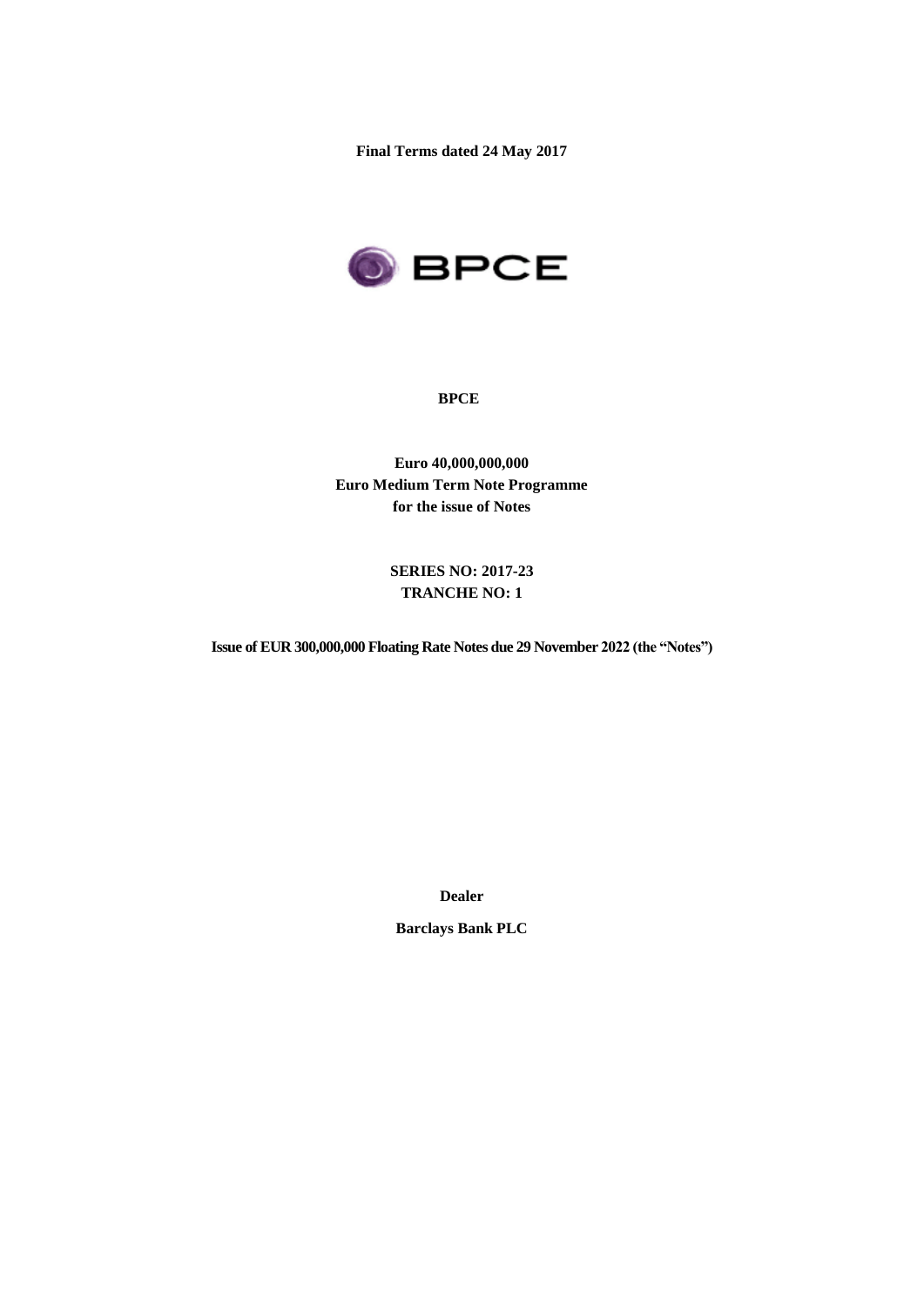### **PART A – CONTRACTUAL TERMS**

Terms used herein shall be deemed to be defined as such for the purposes of the Conditions (the "**Conditions**") set forth in the base prospectus dated 21 December 2016 which received visa n°16-595 from the *Autorité des marchés financiers* (the "**AMF**") on 21 December 2016 (the "**Base Prospectus**"), as supplemented by the Supplements dated 16 February 2017, 2 March 2017, 29 March 2017 and 18 May 2017 which received from the AMF visa n°17-060, n°17-082, n°17-118 and n°17-206 on 16 February 2017, 2 March 2017, 29 March 2017 and 18 May 2017 (the "**Base Prospectus Supplements**"), which, together, constitute a base prospectus for the purposes of the Prospectus Directive.

This document constitutes the Final Terms of the Notes described herein for the purposes of Article 5.4 of the Prospectus Directive and must be read in conjunction with such Base Prospectus as so supplemented. Full information on the Issuer and the offer of the Notes is only available on the basis of the combination of these Final Terms and the Base Prospectus as so supplemented. The Base Prospectus and the Supplement(s) are available for viewing at the office of the Fiscal Agent or each of the Paying Agents and on the website of the AMF (www.amf-france.org) and copies may be obtained from BPCE, 50 avenue Pierre Mendès-France, 75013 Paris, France.

| 1. | Issuer:                                    | <b>BPCE</b>                                                                                                                                                  |  |
|----|--------------------------------------------|--------------------------------------------------------------------------------------------------------------------------------------------------------------|--|
| 2. | Series Number:<br>(i)                      | 2017-23                                                                                                                                                      |  |
|    | Tranche Number:<br>(ii)                    | 1                                                                                                                                                            |  |
| 3. | Specified Currency or Currencies:          | Euro ('EUR')                                                                                                                                                 |  |
| 4. | <b>Aggregate Nominal Amount:</b>           |                                                                                                                                                              |  |
|    | Series:<br>(i)                             | EUR 300,000,000                                                                                                                                              |  |
|    | Tranche:<br>(ii)                           | EUR 300,000,000                                                                                                                                              |  |
| 5. | <b>Issue Price:</b>                        | 100 per cent. of the Aggregate Nominal Amount                                                                                                                |  |
| 6. | Specified Denomination(s):                 | EUR 100,000                                                                                                                                                  |  |
| 7. | <b>Issue Date:</b><br>(i)                  | 29 May 2017                                                                                                                                                  |  |
|    | <b>Interest Commencement Date:</b><br>(ii) | <b>Issue Date</b>                                                                                                                                            |  |
| 8. | <b>Interest Basis:</b>                     | Three (3) month EURIBOR $+ 0.50$ per cent. <i>per annum</i> Floating Rate<br>(further particulars specified below)                                           |  |
| 9. | <b>Maturity Date:</b>                      | Specified Interest Payment Date falling in or nearest to 29 November<br>2022                                                                                 |  |
|    | 10. Redemption Basis:                      | Subject to any purchase and cancellation or early redemption, the<br>Notes will be redeemed on the Maturity Date at 100 per cent. of their<br>nominal amount |  |
|    | 11. Change of Interest Basis:              | Not Applicable                                                                                                                                               |  |
|    | 12. Put/Call Options:                      | Not Applicable                                                                                                                                               |  |
|    | Status of the Notes:<br>13. $(i)$          | <b>Senior Preferred Notes</b>                                                                                                                                |  |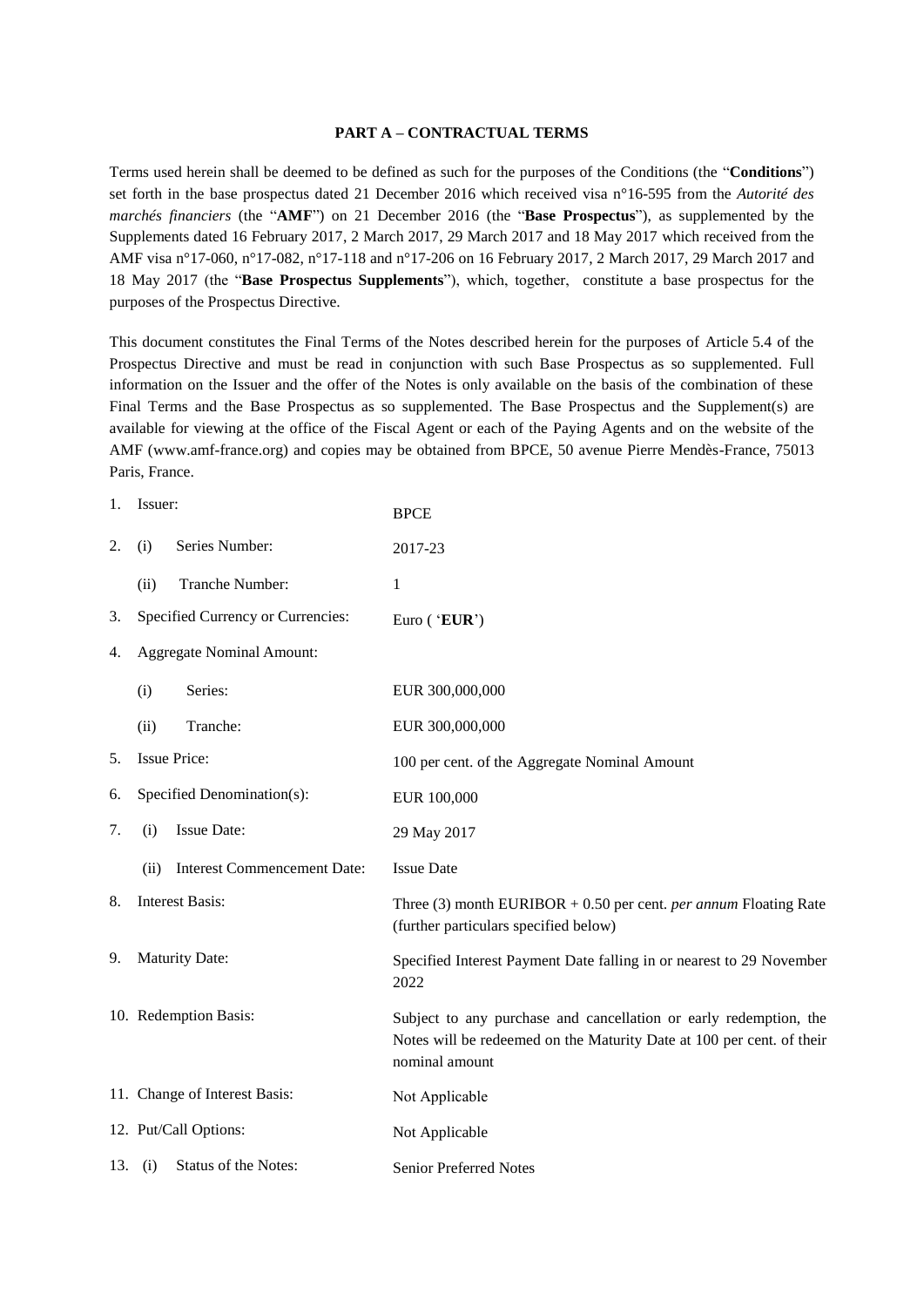(ii) Dates of the corporate authorisations for issuance of Notes obtained: Decision of the *Directoire* of the Issuer dated 18 April 2017 and decision of Mr. Jean-Philippe Berthaut, Head of Group Funding, dated 18 May 2017.

# **PROVISIONS RELATING TO INTEREST (IF ANY) PAYABLE**

| 14. Fixed Rate Note Provisions    |                                                                                                                                                                        | Not Applicable                                                                                                                                                                                                                                                                                                                |  |
|-----------------------------------|------------------------------------------------------------------------------------------------------------------------------------------------------------------------|-------------------------------------------------------------------------------------------------------------------------------------------------------------------------------------------------------------------------------------------------------------------------------------------------------------------------------|--|
| 15. Floating Rate Note Provisions |                                                                                                                                                                        | Applicable                                                                                                                                                                                                                                                                                                                    |  |
| (i)                               | Interest Period(s):                                                                                                                                                    | The period beginning on (and including) the Interest Commencement<br>Date and ending on (but excluding) the First Interest Payment Date<br>and each successive period beginning on (and including) a Specified<br>Interest Payment Date and ending on (but excluding) the next<br>succeeding Specified Interest Payment Date. |  |
| (ii)                              | Specified Interest Payment<br>Dates:                                                                                                                                   | 29 February, 29 May, 29 August and 29 November in each year,<br>subject to adjustment in accordance with the Business Day<br>Convention set out in (iv) below                                                                                                                                                                 |  |
| (iii)                             | First Interest Payment Date:                                                                                                                                           | 29 August 2017 subject to adjustment in accordance with the<br>Business Day Convention set out in (iv) below                                                                                                                                                                                                                  |  |
| (iv)                              | <b>Business Day Convention:</b>                                                                                                                                        | Modified Following Business Day Convention                                                                                                                                                                                                                                                                                    |  |
| (v)                               | <b>Interest Period Date:</b>                                                                                                                                           | Not Applicable                                                                                                                                                                                                                                                                                                                |  |
| (vi)                              | Business Centre(s):                                                                                                                                                    | <b>TARGET</b>                                                                                                                                                                                                                                                                                                                 |  |
|                                   | (vii) Manner in which the Rate(s) of<br>Interest is/are to be determined:                                                                                              | <b>Screen Rate Determination</b>                                                                                                                                                                                                                                                                                              |  |
|                                   | (viii) Party<br>for<br>responsible<br>calculating<br>the<br>Rate(s)<br>of<br>Interest<br>and/or<br>Interest<br>Amount(s)<br>(i f)<br>the<br>not<br>Calculation Agent): | Not Applicable                                                                                                                                                                                                                                                                                                                |  |
| (ix)                              | Screen Rate Determination:                                                                                                                                             | Applicable                                                                                                                                                                                                                                                                                                                    |  |
|                                   | - Reference Rate:                                                                                                                                                      | Three (3) month EURIBOR                                                                                                                                                                                                                                                                                                       |  |
|                                   | <b>Interest Determination</b><br>Date:                                                                                                                                 | Two (2) TARGETBusiness Days prior to the first day of each<br>relevant Interest Period                                                                                                                                                                                                                                        |  |
|                                   | - Relevant Screen Page:                                                                                                                                                | <b>Reuters Page EURIBOR01</b>                                                                                                                                                                                                                                                                                                 |  |
|                                   | - Relevant Screen Page Time:                                                                                                                                           | 11:00 am (Brussels time)                                                                                                                                                                                                                                                                                                      |  |
| (x)                               | FBF Determination                                                                                                                                                      | Not Applicable                                                                                                                                                                                                                                                                                                                |  |
| $(x_i)$                           | ISDA Determination:                                                                                                                                                    | Not Applicable                                                                                                                                                                                                                                                                                                                |  |
| (xii)                             | $Margin(s)$ :                                                                                                                                                          | $+0.50$ per cent. per annum                                                                                                                                                                                                                                                                                                   |  |
|                                   | (xiii) Minimum Rate of Interest:                                                                                                                                       | Not Applicable                                                                                                                                                                                                                                                                                                                |  |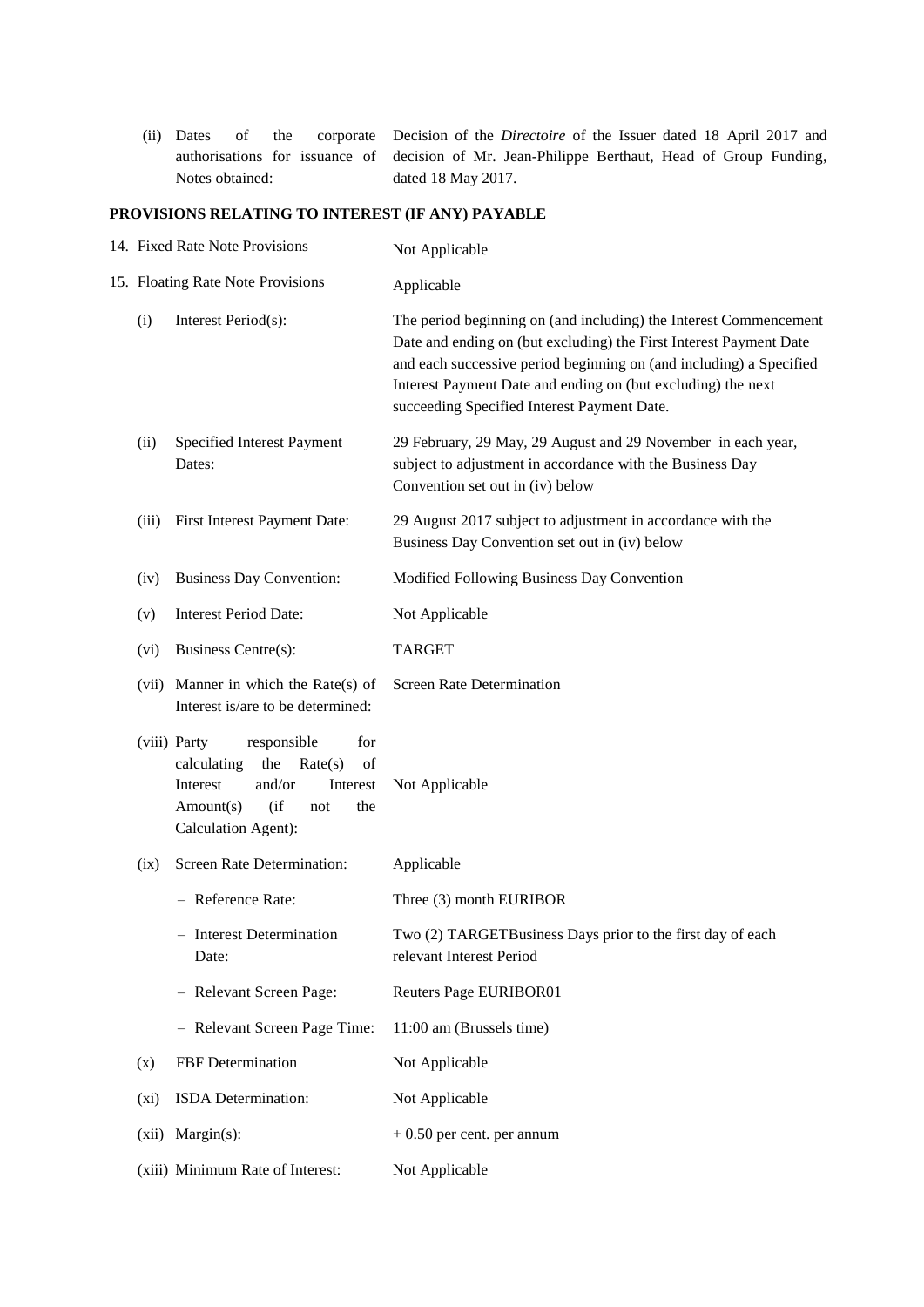| (xiv) Maximum Rate of Interest:                  | Not Applicable        |
|--------------------------------------------------|-----------------------|
| (xv) Day Count Fraction:                         | Actual/360 (Adjusted) |
| 16. Zero Coupon Note Provisions                  | Not Applicable        |
| 17. Inflation Linked Interest Note<br>Provisions | Not Applicable        |

## **PROVISIONS RELATING TOREDEMPTION**

| 18. Call Option                                                                                                                                                                                                                                                            | Not Applicable                                                               |
|----------------------------------------------------------------------------------------------------------------------------------------------------------------------------------------------------------------------------------------------------------------------------|------------------------------------------------------------------------------|
| 19. Put Option                                                                                                                                                                                                                                                             | Not Applicable                                                               |
| 20. MREL/TLAC Disqualification Event<br>Call Option:<br>21. Final Redemption Amount of each                                                                                                                                                                                | Not Applicable<br>EUR 100,000 per Note of EUR 100,000 Specified Denomination |
| Note<br>22. Inflation Linked Notes - Provisions<br>relating to the Final Redemption<br>Amount:                                                                                                                                                                             | Not Applicable                                                               |
| 23. Early Redemption Amount                                                                                                                                                                                                                                                |                                                                              |
| Early Redemption Amount(s)<br>(i)<br>of each Senior Preferred Note payable<br>on redemption upon the occurrence of<br>a Withholding Tax Event (Condition<br>6(i)(i)), a Gross-Up Event (Condition<br>$6(i)(ii)$ or for illegality (Condition<br>$6(1)$ :                   | EUR 100,000 per Note of EUR 100,000 Specified Denomination                   |
| Early Redemption Amount(s)<br>(ii)<br>of each Senior Non-Preferred<br>Note payable on redemption<br>upon the occurrence of an<br>MREL/TLAC Disqualification<br>Event (Condition $6(g)$ ) or a<br>Withholding<br>Tax<br>Event<br>(Condition $6(i)(i)$ ):                    | Not Applicable                                                               |
| Early Redemption Amount(s)<br>(iii)<br>of each Subordinated Note<br>payable on redemption upon the<br>occurrence of a Capital Event<br>(Condition 6(h), a Withholding<br>Tax Event (Condition $6(i)(i)$ or<br>Deductibility Event<br>Tax<br>a<br>$(Condition 6(i)(iii))$ : | Not Applicable                                                               |
| Early Redemption Amount(s)<br>(iv)<br>each Note<br>payable<br>of<br>on                                                                                                                                                                                                     | EUR 100,000 per Note of EUR 100,000 Specified Denomination                   |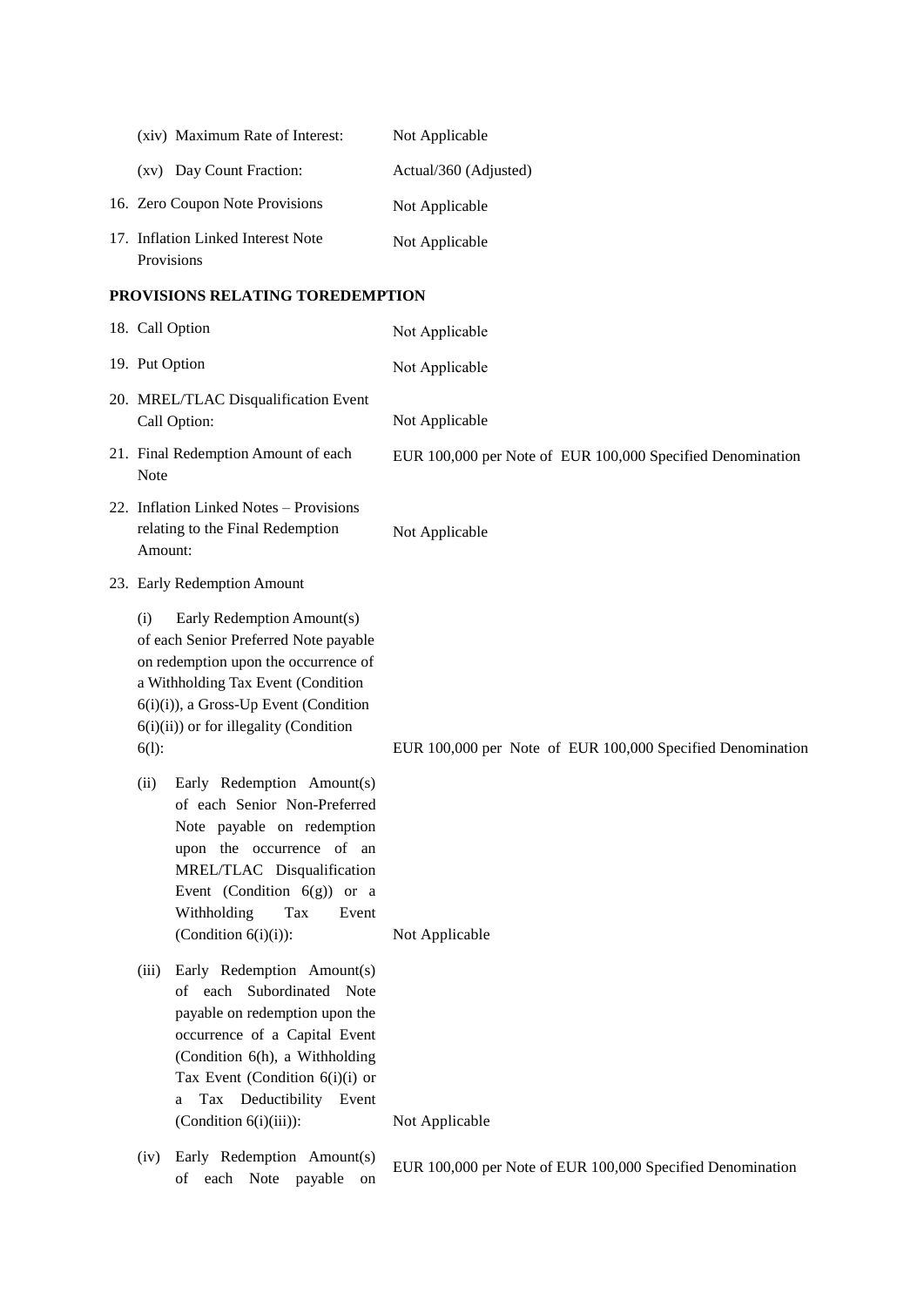redemption upon the occurrence of an Event of Default (Condition 9):

- (v) Redemption for taxation reasons permitted on days others than Interest Payment Dates (Condition 6(i)): No
- (vi) Unmatured Coupons to become void upon early redemption (Materialised Not Applicable Bearer Notes only) (Condition 7(f)):

**GENERAL PROVISIONS APPLICABLE TO THE NOTES**

| 24. Form of Notes:         |                                                                                                                      | <b>Dematerialised Notes</b>   |
|----------------------------|----------------------------------------------------------------------------------------------------------------------|-------------------------------|
| (i)                        | Form of Dematerialised Notes:                                                                                        | Bearer form (au porteur)      |
| (ii)                       | <b>Registration Agent:</b>                                                                                           | Not Applicable                |
| (iii)                      | Temporary Global Certificate:                                                                                        | Not Applicable                |
| (iv)                       | Applicable TEFRA exemption:                                                                                          | Not Applicable                |
|                            | 25. Financial Centre(s):                                                                                             | <b>TARGET</b>                 |
| mature):                   | 26. Talons for future Coupons or Receipts<br>to be attached to Definitive Notes<br>(and dates on which such Talons   | Not Applicable                |
|                            | 27. Details relating to Instalment Notes:<br>amount of each instalment, date on<br>which each payment is to be made: | Not Applicable                |
|                            | 28. Redenomination provisions:                                                                                       | Not Applicable                |
| 29. Purchase<br>financier: | in<br>accordance<br>with<br>Article L.213-1 A and D.213-1 A of<br>the French<br>Code<br>monétaire<br>et              | Applicable                    |
|                            | 30. Consolidation provisions:                                                                                        | Not Applicable                |
|                            | 31. Waiver of Set-Off:                                                                                               | Applicable                    |
| 32. Masse:                 |                                                                                                                      | Contractual Masse shall apply |

Name and address of the Representative: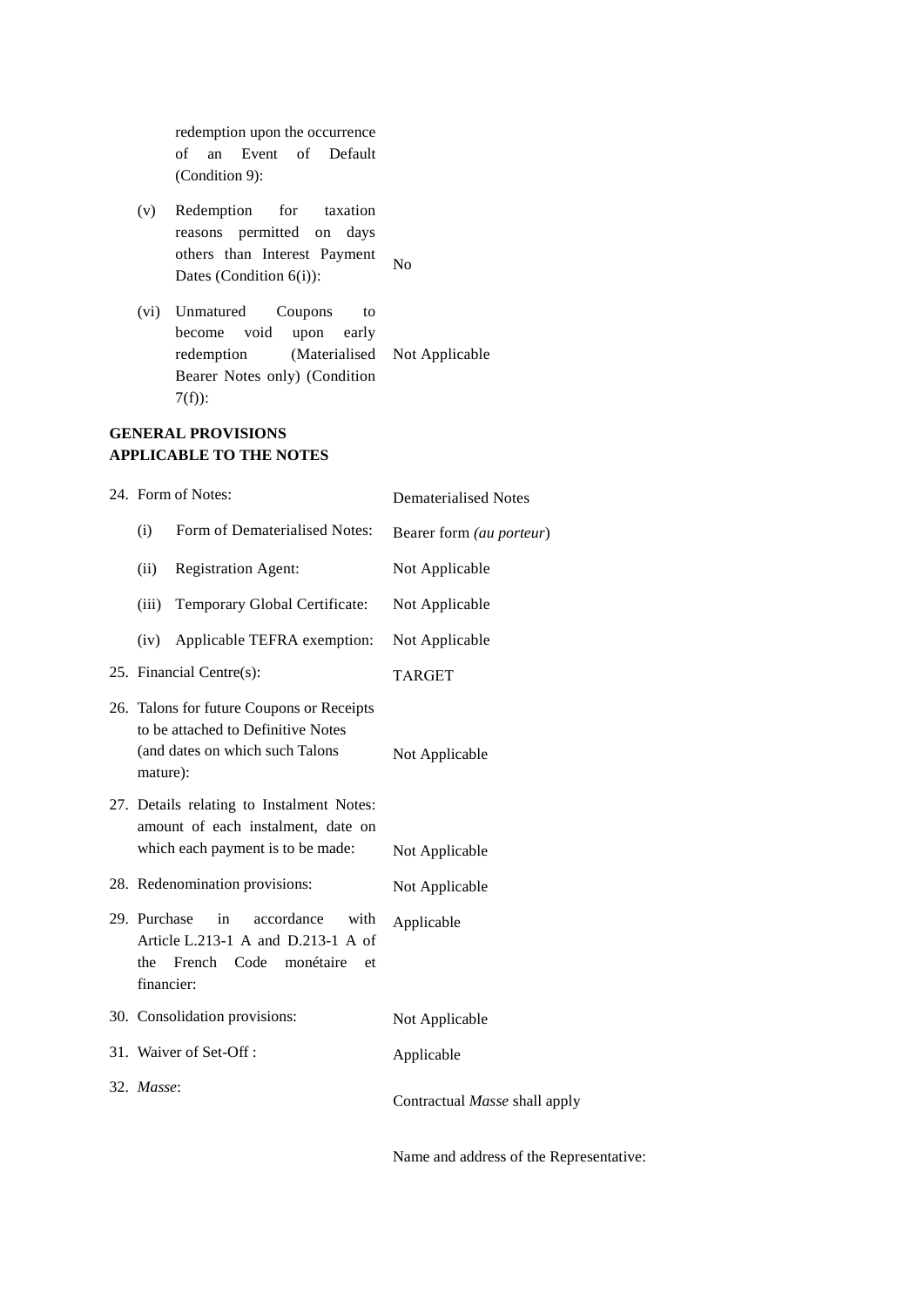MCM AVOCAT, Selarl d'avocats interbarreaux inscrite au Barreau de Paris 10, rue de Sèze 75009 Paris France Represented by Maître Antoine Lachenaud, Co-gérant – associé

Name and address of the alternate Representative: Maître Philippe Maisonneuve Avocat 10, rue de Sèze 75009 Paris France

The Representative will receive a remuneration of Euro 2,000 (excluding VAT) per year.

### **RESPONSIBILITY**

The Issuer accepts responsibility for the information contained in these Final Terms.

Signed on behalf of BPCE

Duly represented by: Jean-Philippe Berthaut, Head of Group Funding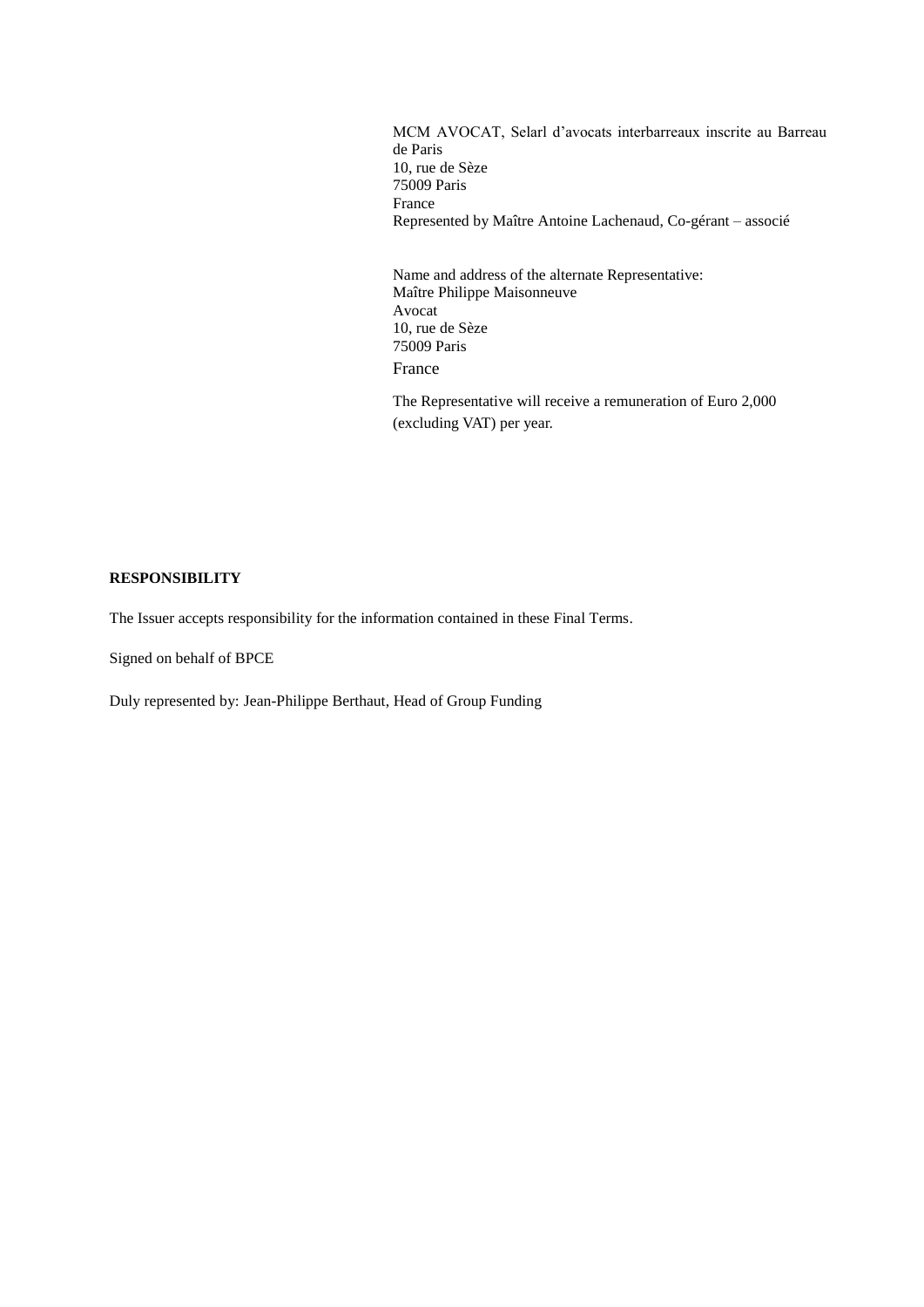### **PART B – OTHER INFORMATION**

### **1. LISTING AND ADMISSION TO TRADING**

(i) Listing and Admission to trading: Application has been made by the Issuer (or on its behalf) for the Notes to be listed and admitted to trading on Euronext Paris with effect from the Issue Date.

(ii) Estimate of total expenses related to admission to trading: EUR 4,300

# **2. RATINGS**

Ratings:

The Notes to be issued are expected to be rated:

S&P: A

S&P is established in the European Union and registered under Regulation (EC) No 1060/2009 as amended.

## **3. INTERESTS OF NATURAL AND LEGAL PERSONS INVOLVED IN THE ISSUE**

Save as discussed in "Subscription and Sale", so far as the Issuer is aware, no person involved in the offer of the Notes has an interest material to the offer.

# **4. HISTORIC INTEREST RATES**

Details of historic EURIBOR rates can be obtained from Reuters Page EURIBOR01.

# **5. OPERATIONAL INFORMATION**

| ISIN:                                                                                                                       | FR0013258753                |
|-----------------------------------------------------------------------------------------------------------------------------|-----------------------------|
| Common Code:                                                                                                                | 162096346                   |
| Depositaries:                                                                                                               |                             |
| Euroclear France to act<br>(i)<br><b>as</b><br>CentralDepositary:                                                           | Yes                         |
| (ii) Common Depositary for Euroclear<br>and Clearstream:                                                                    |                             |
|                                                                                                                             | N <sub>0</sub>              |
| Any clearing system(s) other than Not Applicable<br>Euroclear and Clearstream and the<br>relevant identification number(s): |                             |
| Delivery:                                                                                                                   | Delivery against of payment |
| Names and addresses of additional<br>Paying Agent(s) (if any):                                                              | Not Applicable              |